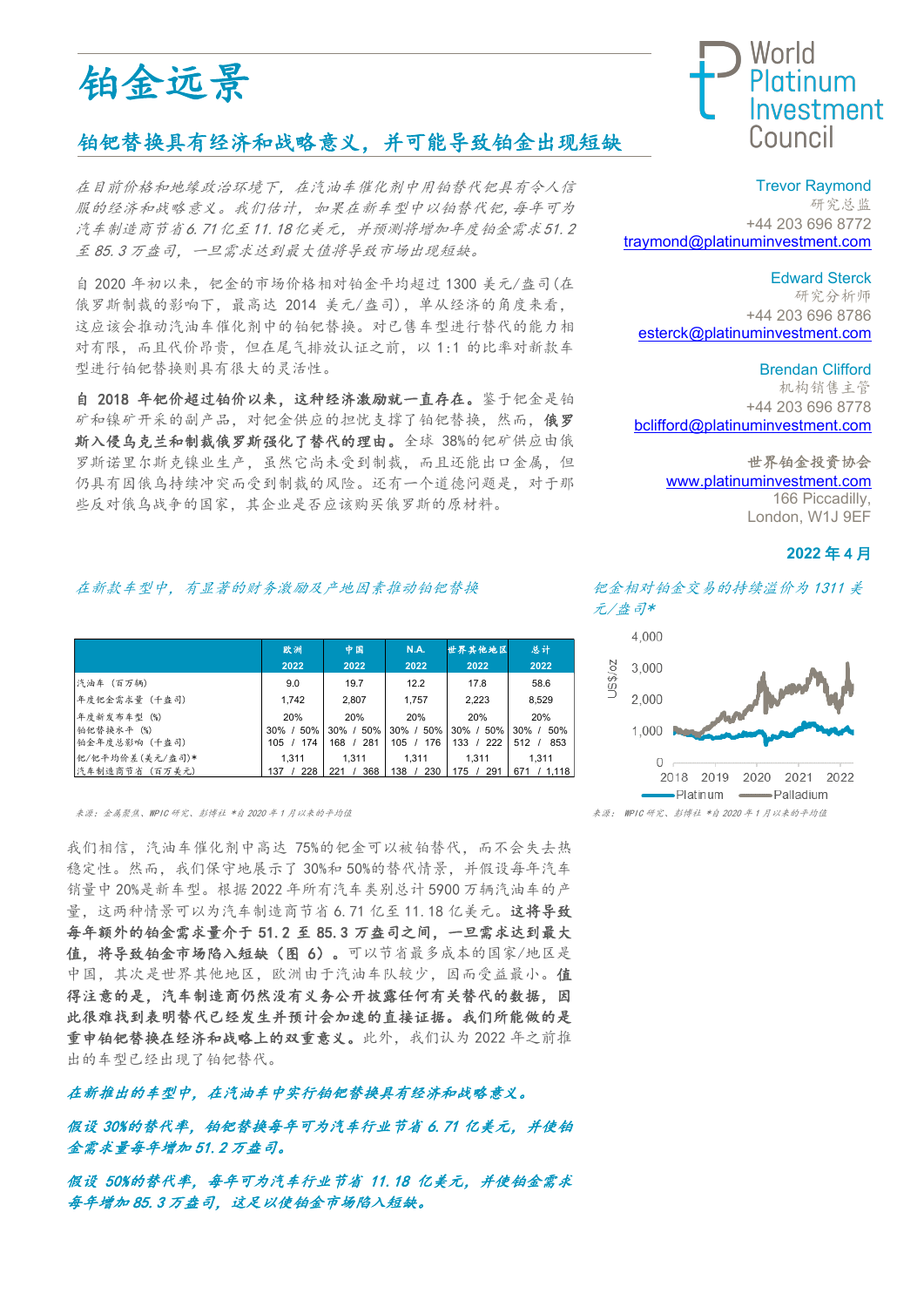#### 作为投资资产, 铂金的吸引力来自以下:

-尽管铂族金属矿山的新资本投入有所布局,未来三年的供应仍将严重受限;

- -铂金相对黄金和钯金的价差都处于历史低位;
- -由于各国汽车尾气排放政策持续收紧, 对所有铂族金属的需求增长将持续;
- -铂钯之间的市场失衡及价格错位有望推动两者在汽车催化剂中的替换:

-在两年的创纪录需求后, 铂金投资需求有所放缓, 但价格和市场基本面依然保持诱人。

#### 图 1:不仅仅是铂钯的价差支撑了两者 1:1 的替代… \_\_\_\_\_\_\_\_\_ 图 2: ……而且俄罗斯钯金供应的显著比例在担忧供应安

#### 3,500  $8^{3,000}$  $\frac{8}{9}$  2,500  $^{0}$  2,000 1.500 1,000 500  $\Omega$  $Jan-18$  $Jan-19$  $Jan-20$  $Jan-21$  $Jan-22$ -Platinum Palladium



来源: WPIC 研究 インタン・シート しゅうしゅうしゅ しゅうしゅうしゅう しゅうしゅう おんしゅう きんじゅう きんじゅう きんじゅう きんじゅう きんじゅう

# 图 5: 在 30%的替代率下, 汽车行业每年可节省 6.71 亿美 元. 在50%的替代率下. 每年可节省11.18 亿美元。



# 全上为替换增加了战略依据



# 图 3: 每年有近1200 万辆新款汽油车适合快速替代 图 4:在汽油车中替换 30%/50%的铂金, 将使铂金需求量增 加 51.2/85.3 万盎司



## 图 6: 在新推出车型中, 50%的铂钯替代率足以使 2022 年 的市场进入短缺。



ᶛⓆφWPIC ⹊ガ ᶛⓆφ䠇ኔ㚐❜ȽWPIC ⹊ガ

表源:彭博社、WPIC 研究<br>※源:彭博社、WPIC 研究